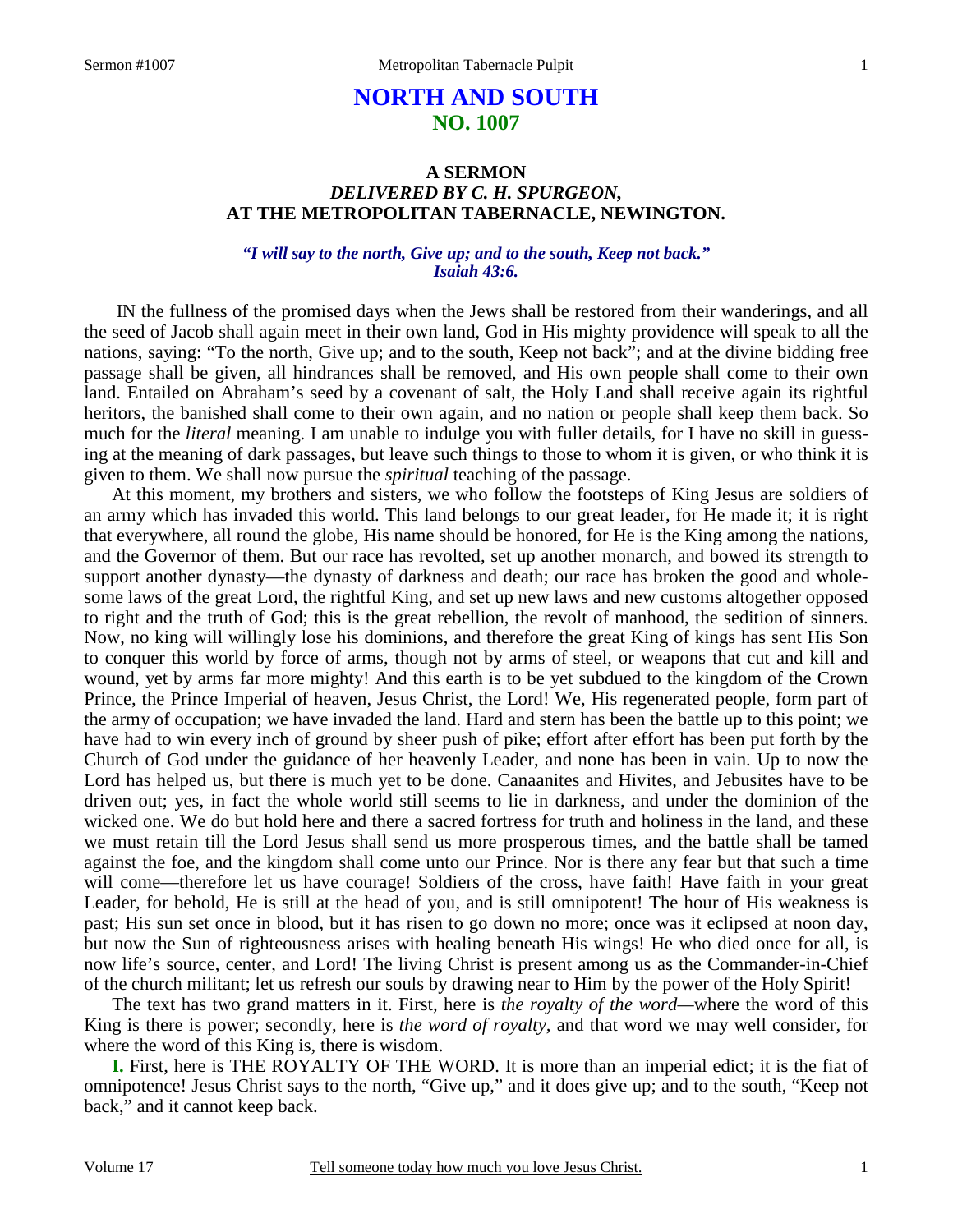I understand from reading this declaration that there is a general opposition in the world to the cause and kingdom of God, for until He says, "Give up," and, "Keep not back," men do not crowd to Immanuel's feet, and even the chosen of God do not come forth from their hiding places; all the world over there is a general opposition to the cause of Christ, to the doctrine of truth, to the throne of God; go where you may, in the highest places of the earth, you shall find true religion despised. Among the lowest of the land you shall find that same religion blasphemed, and in the middle classes, where some seem to fancy that all virtue resides, you shall find carelessness about the things of the world to come, and carking carefulness about the selfishness of this present life. Jesus Christ is everywhere despised in comparison with the things that perish; they will not have this man to reign over them! The trees of the wood reject heaven's cedar, and choose hell's bramble; even the eleven sell the true Joseph into Egypt; nor is there one found who will defend the chosen of God. Go among savage nations, and there the idol is worshipped, but Jesus is not known; go among civilized nations, and lo, they have only changed their idols! They have rebaptized their infants, given new names to the objects of their superstitious reverence, but the true Christ is misunderstood and rejected. Go to the swarthy Hindu, the man of deep philosophy and sophistry, and you shall find his heart set against the gospel of Jesus of Nazareth; and then sail over the blue sea to the islands of the deep, and man in his simplicity worships he knows not what, but not the Incarnate God! Traverse the central parts of continents where as yet civilization has scarcely reached and you shall find that man is still opposed to his Maker, and hates the name of the only begotten Son of God. Nor need we travel or even look abroad; the opposition is universal among ourselves, among the old, among the young! Striking is that text, "They go astray from the womb, speaking lies." An old Puritan puts it: "They go astray before they go; they speak lies before they speak." And so it is. Before it comes to acts, the evil propensity is in the *heart;* and before the lips can frame the falsehood, there is the lie within the soul; from the earliest infancy to palsied age nothing seems to cure manhood of its rebellious disposition. The carnal mind is enmity against God, and is not reconciled to God; neither, indeed, while it remains what it is, can it be. There is a general opposition to the cause and kingdom of Christ.

But the text seems to hint that there is a particular form of that opposition in each case; there is a word to the north, a different word from that which is given to the south. The north holds fast, and therefore the word is, "Give up." The south retires, is despairing, therefore it is said, "Keep not back." The opposition takes different shapes, and there is a different word to meet its ever varying forms. How true is Dr. Watts' verse—

#### *"We wander each a different way, But all the downward road."*

As each land has its own tribes of wild animals, so has each heart its indigenous sins; all land will grow weeds, but you will not find the same sort of weed equally abundant in every soil; so in one heart the deadly nightshade of ignorance chokes the seed, and in another the prickly thistle of malice crowds out the wheat. There are difficulties in reaching the heart of any man, but not the same difficulties in all men; some, for instance, cannot be influenced because of their lack of intelligence; others because of their supposed learning. Some cannot be reached because of their presumption; others because of their despondency; some spend their all upon the pleasures of this world; others spend nothing but find their pleasure simply in hoarding, yet are they equally averse to heavenly things. Whatever form sin takes, it is the same opposition, but yet it may need a different mode of treatment, and by a different weapon will it have to be overcome. My dear brother in Christ, you perhaps have a different personal, spiritual difficulty from mine; I have no wish to change with you, and I should not advise you to change with me. The same is true with our trials in winning souls; we have each our difficulties, but they are not precisely alike in detail; you have to fight the north perhaps, and I the south, but the same Lord and Master can make us victorious, and without Him we shall be equally defeated! The opposition which we encounter in serving our Lord is the same, depend upon it; you need not say, "Mine is a peculiarly hard task," or if you do, I may say the same of mine; after all, both tasks are impossibilities without God, and both labors shall be readily performed if Jesus speaks the divine fiat, and says to the north, "Give up; and to the south, Keep not back."

Further, as there is in all an opposition, and as there is in each a distinct opposition, so no power can in any case, subdue any part of the world to Christ apart from Him. It is possible that you may fall in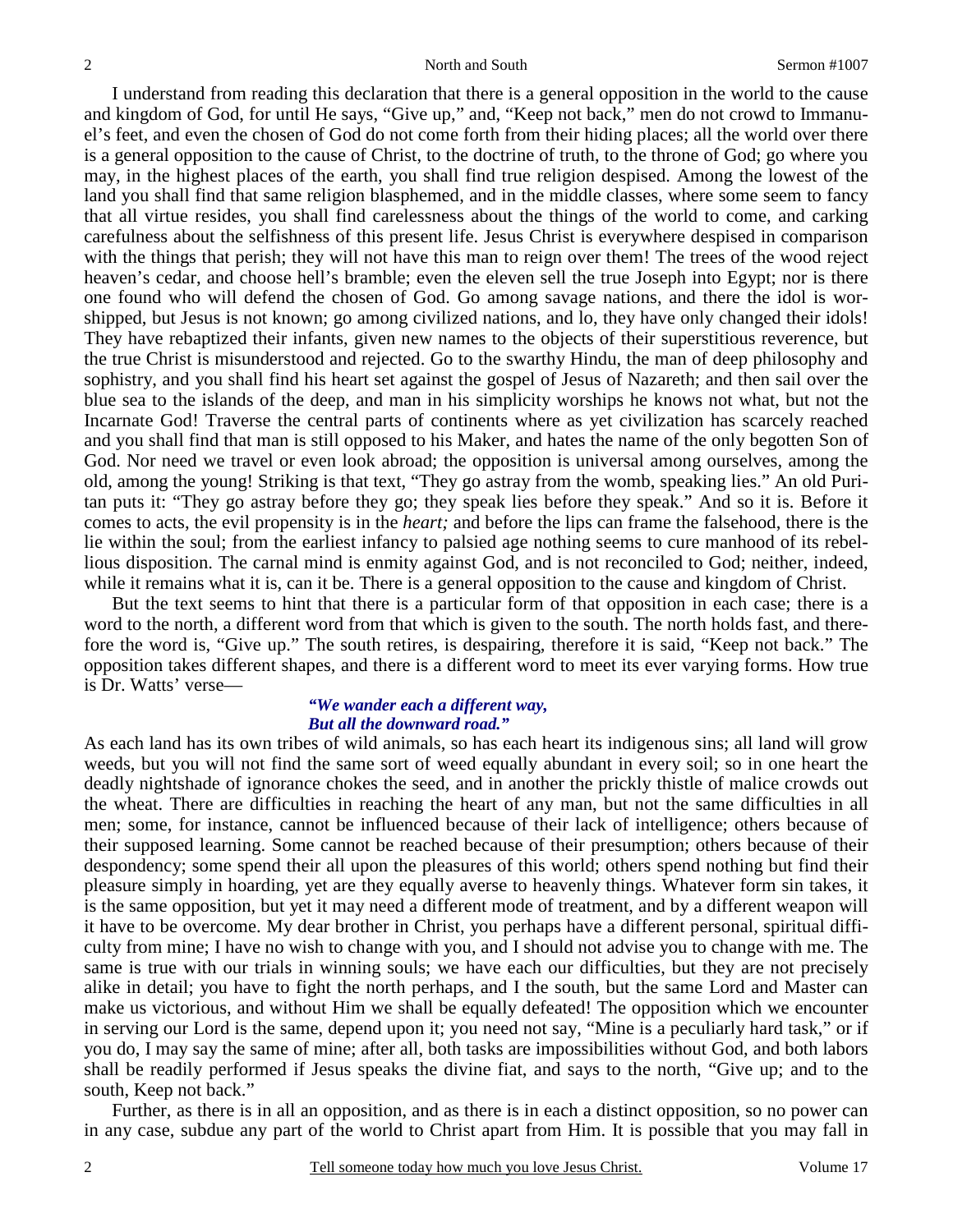#### Sermon #1007 North and South

3

with a family which seems to be naturally religious: you may even meet with tribes of people who appear to he spontaneously inclined to godliness, but if you bring the religion of Christ to them, you will find that their very religiousness is the greatest difficulty you have to deal with! Some, on the other hand, never could be superstitious; the conformation of their mind is that of practical, sound, common sense, but do not deceive yourself with the idea that their conversion is any the easier; you may preach the gospel in the most forcible way to them, and you will find that this very common sense of theirs will be the main difficulty to be overcome. Believe me, however intent you may be in winning souls to Christ; you shall never meet with one who can be subdued to Christ by any persuasions of yours apart from the working of His own power! I know the preacher has thought within himself, "I have only to put the truth in a reasonable way, and the man will see it." Ah, sir, but sinners are *not* reasonable; they are the most unreasonable of all creatures; none are so senseless, none act so madly us they do! "But," says one, "If I were to tell them of the love of Christ in an affectionate, loving way, that would reach them." Yes, but you will find that all your affection, your tears, and earnest delineation of the love of Jesus will be powerless against human hearts unless the eternal Spirit shall drive home your appeals. We know some who have been reasoned with, and if logic could win them, they ought to have been won long ago; they have also been persuaded, and if rhetoric could reach them, they ought to have turned away from their evil ways years ago, but all human art has been tried and tried, and tried in vain. Yet there is no room for despair, for Jesus can conquer the unconquerable and heal the incurable!

Do not be disappointed, dear brother, if you have up to now failed in your efforts; you have but proved that "vain is the help of man." You see now by experience that "it is not of him who wills, nor of him who runs, but of God who shows mercy." It is yours to try and bring that soul to Jesus: but it lies with Him to perform the work. Duty is ours, the result is God's; if the soil of the field committed to me will never yield a harvest, I am yet bound to plow it if my Lord commands. If I could foresee that my child would never turn to the Lord, yet I ought not to slacken my efforts for its conversion; I have to do with my Master's command, and what He bids me do I am bound to do. Never let us be surprised when we are defeated, for we ought to know that old Adam is far too strong for us; if we assail him singlehanded, we cannot expect to cast out the devil—he laughs us to scorn if we attempt to exorcise him in our own name! We may speak as we will, but if it is only *we* who speak; the devil will say, "Jesus I know, and the Holy Spirit I know, but who are you? I do not yield to you! I will not go out of this sinner, in spite of all your persuasions and all your talk!" Do not forget that there is a general opposition to the kingdom of Christ—such opposition as no *human* power can by any possibility overcome.

But, my brethren, here is the point of the text: that opposition, whatever form it assumes, though not to be subdued by our agency alone, shall assuredly yield before the fiat of our great King when He says, to the north, "Give up; and to the south, Keep not back." His word is a word of power wherever it comes. Let us rejoice, then, whatever place we dwell in, that we have only to ask the King Himself to come there, and to speak with power, and we shall see conversions; conversions most numerous, that shall glorify His name! I fully believe that the dark time of any true Christian Church is just the period when it ought to have most hope, for when the Lord has allowed us to spin ourselves out till there is no more strength in *us,* then it is that He will come to our rescue! What could have been lower than the condition into which we, as a church, had sunk some 17 years ago? But a little faithful band used to meet in that dreary chapel in Park Street, and cry unto the Lord, never ceasing their prayers; and, oh, how soon the house began to fill, and how speedily our tent was too small for us, and we broke forth on the right hand and on the left—and God made the desolate places to be inhabited! Members of other churches, you have the same God to go to! Go to Him! He can work the same wonders for you! Look to the Most High, and not to man, or ministers, or modes, or methods, but only to HIM, and the guidance of His Spirit! "Well, but ours is a village," says one. And is not He the Lord of the villages? Is He the Lord of the cities, and not the Lord of the hamlets? "But our chapel is ugly, and built in a back street," says one, "Nobody knows of its existence; we shall never get the people within its obscure and dreary walls." Is God the God of the wide thoroughfares, and not of the lanes? Does not the Lord know the back streets as well as the broad ones? Was not that the question in disputes of old? Is He the God of the hills, and not the God of the valleys?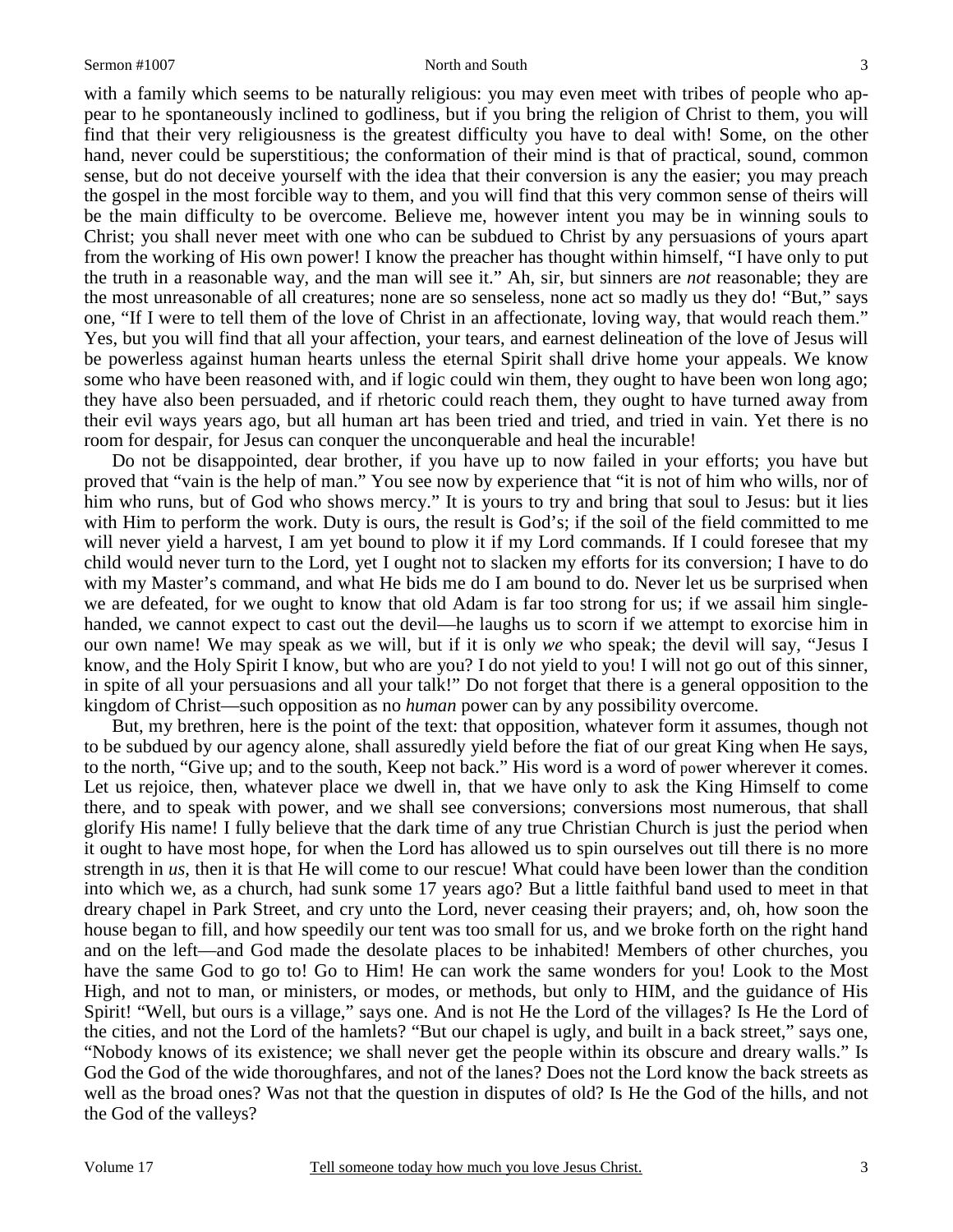I have already put it in another shape to you; in His name I ask you, can anything be too hard for the Lord? Perhaps in your sphere of service you have grown so dispirited that you are inclined to say, "I may as well give up all further effort; no good will result from my endeavors." But what have you told the Master, and what have you sought at His hand? Have you told Him all your discouragements? Have you asked Him to speak with power, and has He refused you? If so, then give it up, but not till then—for He can even now "Say to the north, Give up; and to the south, Keep not back." And as when He said to the thick primeval darkness, "Let there be light," and the light leaped into being, and the darkness fled, so can He, amid the gross darkness of our huge city, or the not less dense darkness of our villages, create light to our astonishment, and to His glory! It is the King's Word we need—nothing short of it, and nothing more! We must get that by prayer; we must wait upon Him with importunity; if there are only two or three whose hearts break over the desolations of the church; if we have only half a dozen who resolve to give the Lord no rest till He establishes and makes Jerusalem a praise in the earth, we shall see great things yet! A handful of people who resolve if a blessing is to be had, they will have it, and that if souls are not saved it shall be the sovereignty of God that prevents it, and nothing else—such a mere handful shall win the day! If they *will* have souls saved, if so they plead and agonize, oh, then the Lord will turn His gracious hand and send a plenteous stream of blessings upon their district, for where He wills it, the blessings must come, and He always wills to display His grace where and when He leads His people to pray for it!

Before I leave this point, let me say the power of the King's Word is always exercised in full consistence with the free agency of man; you must not think when we say that Christ has His will, and works omnipotently in men's hearts, that we imagine that He violates the free agency which He has created! He says to the north, "Give up," and that does it, for a *word* is a suitable instrument by which to rule a free agent. The way to make blocks of timber move would be to drag them, and if we wish to shape them, we must hew them with the axe, or cut them with a saw; but the way to deal with men is to *speak* with them. That is how Jesus operates; His power is exerted in conformity with the laws of human mind; He does not violate the free agency of man, though He does as He wills with man; His word is an instrument consistent with our mental nature, and He uses that word wisely. He says to the north, "Give up." He says to the south, "Keep not back." His word touches the secret spring and sets all in motion. No man is ever taken to heaven against His will, though I do not believe any man ever went there of his own free will till God's sovereign grace enlightened him, and *made him willing.* You must not suppose that Christ conquers human hearts by physical compulsion, such as the King of Prussia used, for instance, in subduing France, or such as a man uses in driving a horse; the Lord knows how to leave us free, and yet to make us do His bidding—and there lies the beauty of gospel influences!

Suppose man's will to be a room; if you and I want to open it, we break the lock. We do not understand the true method. But the Lord has the key, and knows how to open the door without a wrench; without violating even the most delicate spring in the watch, the maker knows how to regulate it. grace draws, but it is with hands of a man; it rules, but it is with a scepter of love. The fact is, the great dispute between Calvinists and Arminians has arisen very much through not understanding one another, and from one brother saying, "What I hold is the truth of God"; and the other saying, "What I hold is the truth of God, and nothing else." The men need somebody to knock both their heads together and fuse their beliefs into one! They need one capacious brain to hold both the truths of God which their two little heads contain, for God's Word is neither all on one side nor altogether on the other; it overlaps all systems, and defies all formulas; it lays the full responsibility of his ruin on man, but all the power and glory of grace it ascribes to God, and it is wise of us to do the same. The great King does as He wills among men as well as among the armies of heaven; who shall stay His hand, or say unto Him, "What are You doing?" He rules men as men, and not as inanimate stones; He has a scepter which is adapted to mind and spirit. The weapons of His warfare are not carnal; His forces rule the heart, the mind, the whole manhood as He has made it! And so He conquers, and becomes the happy King of willing subjects, who, though subdued by His power, are happy to acknowledge His sway! Thus much on the first point—the royalty of the Word of God.

**II. N**ow we will consider THE WORD OF ROYALTY. The King says to the north, "Give up; and to the south, Keep not back."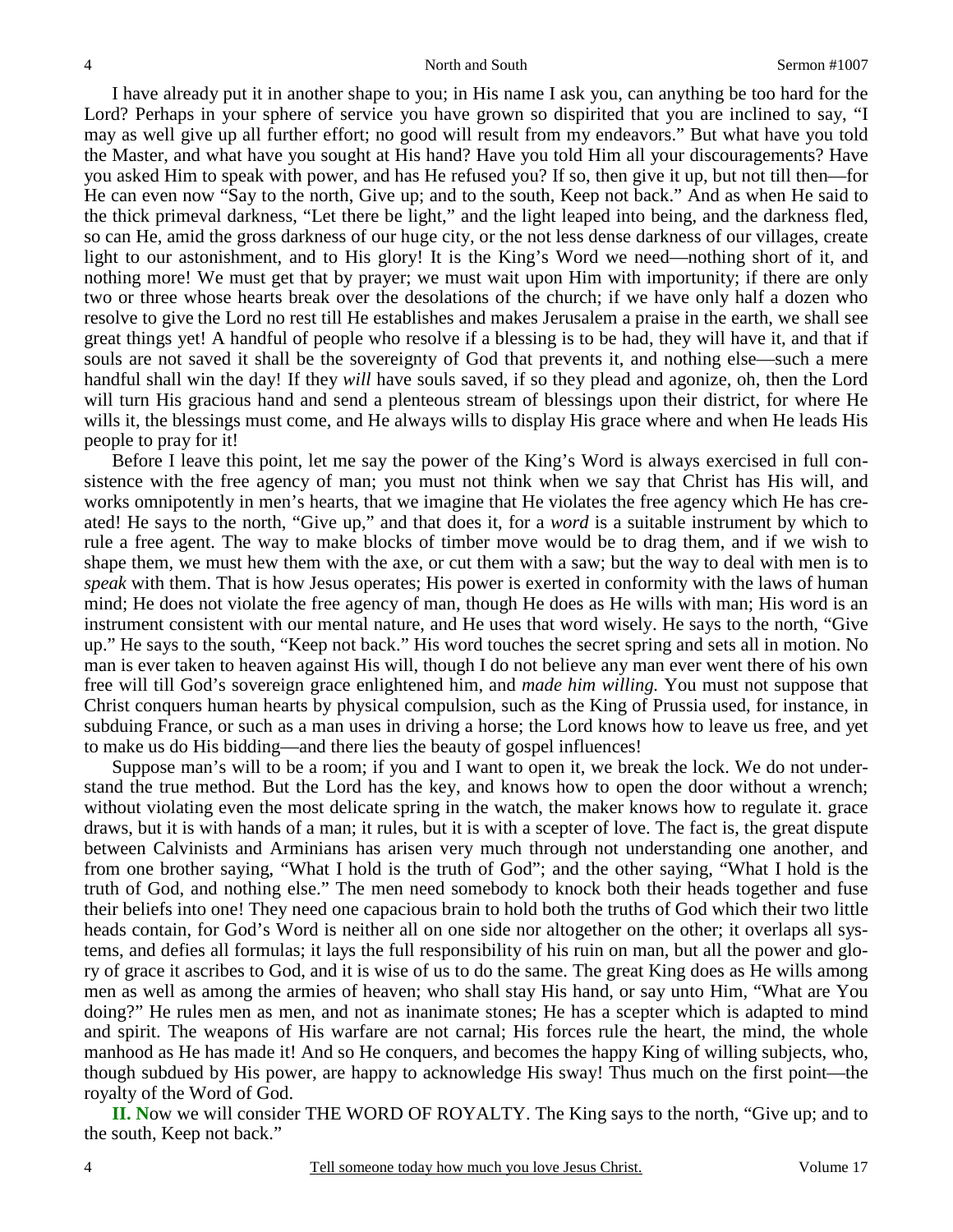#### Sermon #1007 North and South

We will not spend many minutes over these words, but just briefly hint at what meaning may be drawn from them. There are some persons to whom, when the powerful word of grace comes, it speaks in this way—"Give up. Give up." There are other persons, in another state of mind, to whom, whenever the word of salvation comes, it says, "Keep not back. Keep not back." Now, to those whom we find that it comes in this way, "Give up. Give up," you say, "I am righteous; I am no worse than others; I have broken the law, but not much; my sins are trivial; I do not deserve to be cast into hell for my small offenses! I have been not *perfect,* but as righteous as most; I have done this, I have done that, I have done the other." Ah, dear friend, the sword of divine grace will kill all this, and the message that God's mercy sends to you today is, "Give up!" Renounce your fancied goodness and deceitful self-esteem; oh, give up that spinning! It is a poor trade to spin cobwebs; give it up! Your father, Adam, taught you to make aprons of fig leaves, but it was *after* he had fallen; it is a bad business—give it up! Your own works will never cover you as you should be covered. There is a better righteousness than yours to be had; there is a better footing to stand before God upon than anything you have done; your refuges are all refuges of lies—give them up! That pretty righteousness of yours, which looks so pure, is only pure because your eyes are blind! If you could see it, it is all as black as filth can make it; you conceive your robe to be new and fair, but it is all riddled through and through with holes; the worms have devoured it; it is all moth-eaten and decayed. Give it up! Oh, give up that pharisaic mouthful, "God, I thank you," and betake yourself to the publican's prayer, "God be merciful to me, a sinner!" Give up your self-trust—it is a painted lie, a rotten plank, a foul deception, a false traitor; it promises salvation, but it brings sure damnation. JESUS is the sinner's only hope! Give up every other reliance!

Then too, you have an opposition in your hearts to the gospel. Concerning that also the word says to you, "Give up." Perhaps you were prejudiced against it foolishly and ignorantly; before you ever *heard* it, you felt persuaded you would not like it. Possibly you have been brought up in a religion of forms; you hardly think that salvation can be by simple faith in Jesus Christ; you feel a great deal of attachment to that regeneration of yours which was worked in your baptism, and to that confirmation of yours bestowed by the bishop's fingers. Besides, you have been so regular in your religion up till now that you can hardly stand to be told that the whole bundle of it is mere rubbish, not worth the time you have spent on it! You cannot endure to be told that—

#### *"None but Jesus can do helpless sinners good."*

But rest assured, the sooner you give up all those flattering reliances of yours, the better for you—for there is nothing in them! Even ceremonies that God has commanded are only of *spiritual* use to *spiritual* men, and since you are not a spiritual man, they cannot profit you. Have you in your heart an opposition to Christ? Can you not yield to Him as God? Can you not stoop to be saved entirely by His merits, and acknowledge Him for your lawgiver, and Teacher, and Guide? Then as, the text says, so I will say, and may the Lord apply the word—"Give up! Give up!" There is no salvation for you till you "give up" all ceremonial hopes and formal confidences! Strike the colors, man, before a broadside goes through you! Depend upon it, if you yield not in one way, you will in another; you shall either break or bow; you shall either TURN OR BURN! That is the alternative to every man born of woman; he must turn away from his enmity to Christ, and yield himself up to His love—or else he shall find the power of God in Christ to be his destruction!

It is possible, dear friends, that your opposition to Jesus Christ has taken the form of the love of a favorite sin. Now, there is nothing more certain than this: that you cannot be saved and keep your sins; they must be parted with. No man can carry fire in his bosom and yet be safe from burning; while you drink the poison, it must and will work death in you; the thief cannot expect mercy while he keeps the goods he has stolen. John Bunyan said that one day, when he was playing "cat" on a Sunday on the village green, he thought he heard a voice saying to him—"will you have your sins and go to hell, or leave your sins and go to heaven?" That question is put to every man who hears the gospel faithfully preached! Most men in their heart of hearts would like to have their sins and go to heaven, too, but that cannot be! While God is just, and heaven is holy, and truth is precious, it cannot be! What then? "Let the wicked forsake his way, and the unrighteous man his thoughts: and let him return unto the Lord, and He will have mercy upon him; and to our God, for He will abundantly pardon." Give up, give up! Give up your sin! What is the sin? Is it the drunk's cup? Away with the bewitching draught! Is it the drunk's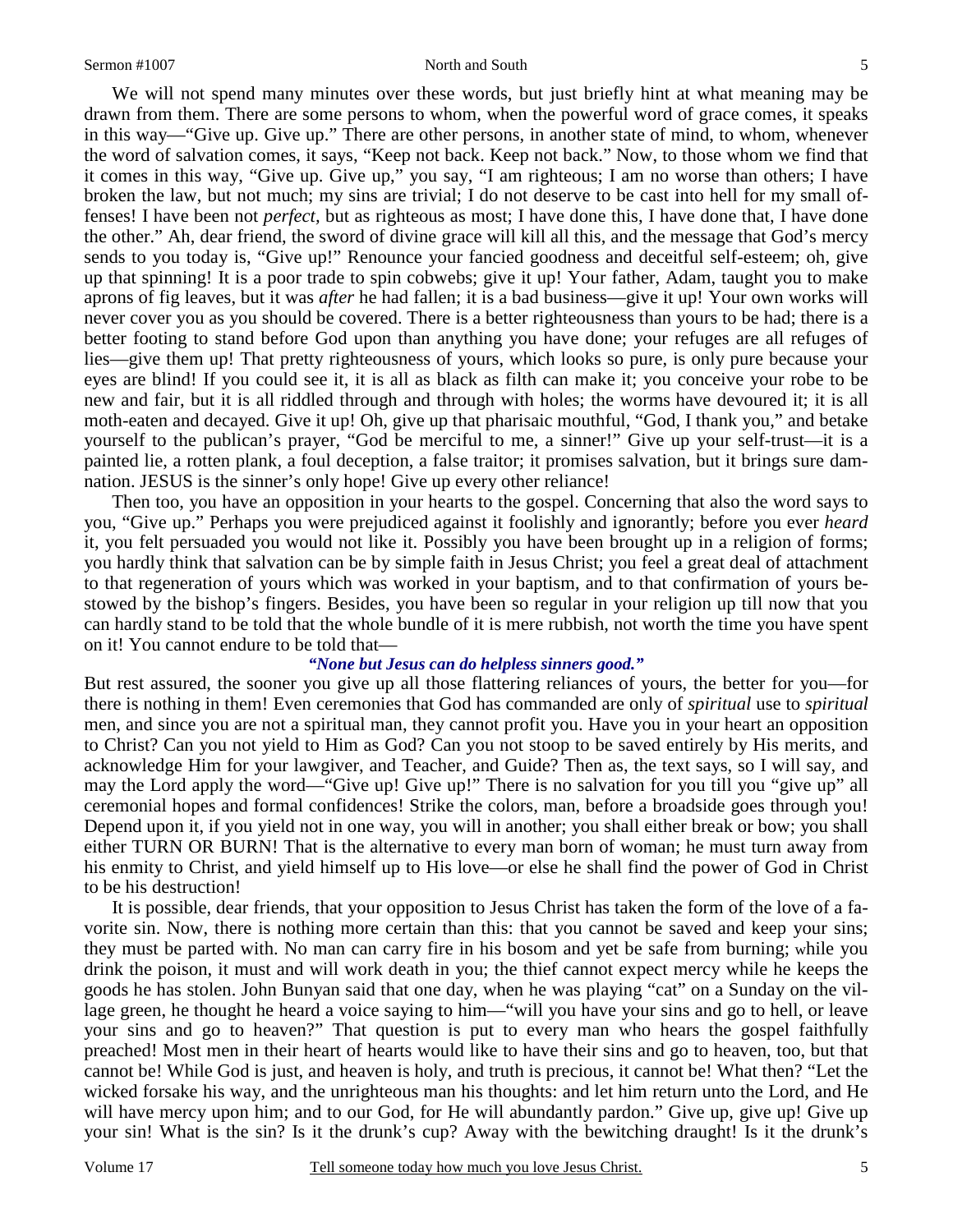company? That is as damnable as his cup! Renounce such society at once! Is it blaspheming? O man, God rinse your mouth out of such black stuff as that! Have done with a sin for which there cannot be any excuse, for it cannot bring you any pleasure or profit, nor can there be any necessity for it; it is a degrading, useless, senseless, God-provoking crime! Is it some secret sin that must not be named lest the cheek of modesty be reddened? Give it up, friend! It will be much better for you to lose it though it were as precious as your right arm or your right eye, than to keep it and be cast into hell. The chamber of wantonness is the gate of death; flee from it without delay! The sins of the flesh are a deep ditch, and the abhorred of the Lord fall in.

But as you love your soul, O young man, escape like a bird from the fowler's snare! Here is the message from God to you—"Give up, give up your sin." Perhaps, though you hear the summons, you trifle with it and reply, "Yes; I mean to give them all up, and I hope by so doing I shall find my way to heaven. I shall deserve well of my Maker when I have denied myself *all* sinful pleasures." But stop! Let me not deceive you—this is not all! I fear that some men are not improved in their hearts when they are altered in their outward behavior. I am glad of the outward improvement, but I have sometimes fancied that they have only changed their *sins,* but not *given them up!* They show no leprosy in their skin, but it dies in their bones and their flesh. It is of little use to merely shift the region in which sin sets up its throne if its dominion is still undestroyed! It reminds one of the verse—

> *"So when a raging fever burns, We shift from side to side by turns; And it is a poor relief we gain To shift the place, but keep the pain."*

What if the man does not go to hell as a drunk; it will not remedy it if he is ruined by being selfrighteous; as long as he is lost I do not see that it materially matters how! Many and many a man has given up outward sins, and set up a self-righteousness of his own, and said, "These are your gods, O Israel"; and so he fled from a bear and a lion slew him! He leaned on a wall, and a serpent bit him! All sin must be cast out of the throne of the heart, and whatever righteousness that is not *Christ's* righteousness must go with it! I would gladly put the sword-point to your heart, O sinner, and say, "Give up all that opposes Christ," for if you do not give it up, your soul will be lost.

In fact, dear friends, speaking to the children of God as well as to such as are not converted, I say, give up all, and have Christ! Give up all attempts to save yourself, and let Christ save you! Work afterwards, because He works in you to will and to do; but now do nothing either great or small to make yourself righteous, for Jesus did it all long, long ago! Do nothing by way of straining for merit, but begin to do everything by way of *gratitude*. "Give up"; that is, give up *yourself* to Christ, whatever His will may be. If it is His will that you be sick, that you be poor, that you die, give all up and say, "Your will be done; I resign all to You, my God." Does Jesus command you to do anything? Let it not be irksome to you; whatever He says to you, do it. Let there be no backstairs by which to play the truant—no keeping back of part of the price as though you would not do Christ's will except in some points. Give up unreservedly, and make no provision for the flesh! Let His will be your will; yield entirely! And if you have anything in this world of substance, of talent, of opportunity, "Give up." Begin with resignation; go on to obedience, and finish with consecration. "Give up, give up" till all is given up—body, soul, and spirit; a reasonable sacrifice to Him, till you can say—

#### *"Now Lord I would be Yours alone, And wholly live to You."*

I perceive that my text has grown from a word to the sinner who has to be conquered, into a word directed to Christ's nearest and dearest friends, even to those who are the soldiers of His army; it is in effect a lofty, far-reaching precept, and would to God we could live up to it by presenting our all to Jesus our Lord!

Let us now spend a minute or two on the second Word of the King—"Keep not back." Is there some person within this assembly who feels within his heart the desire to come and confess his sins to his God? Standing at the filthy swine trough, does the prodigal say within himself, "I will arise and go unto my Father, and say unto Him, Father, I have sinned"? "Keep not back!" Quench not that holy flame! If you have a desire to come and acknowledge your transgressions to the pardoning Savior, let nothing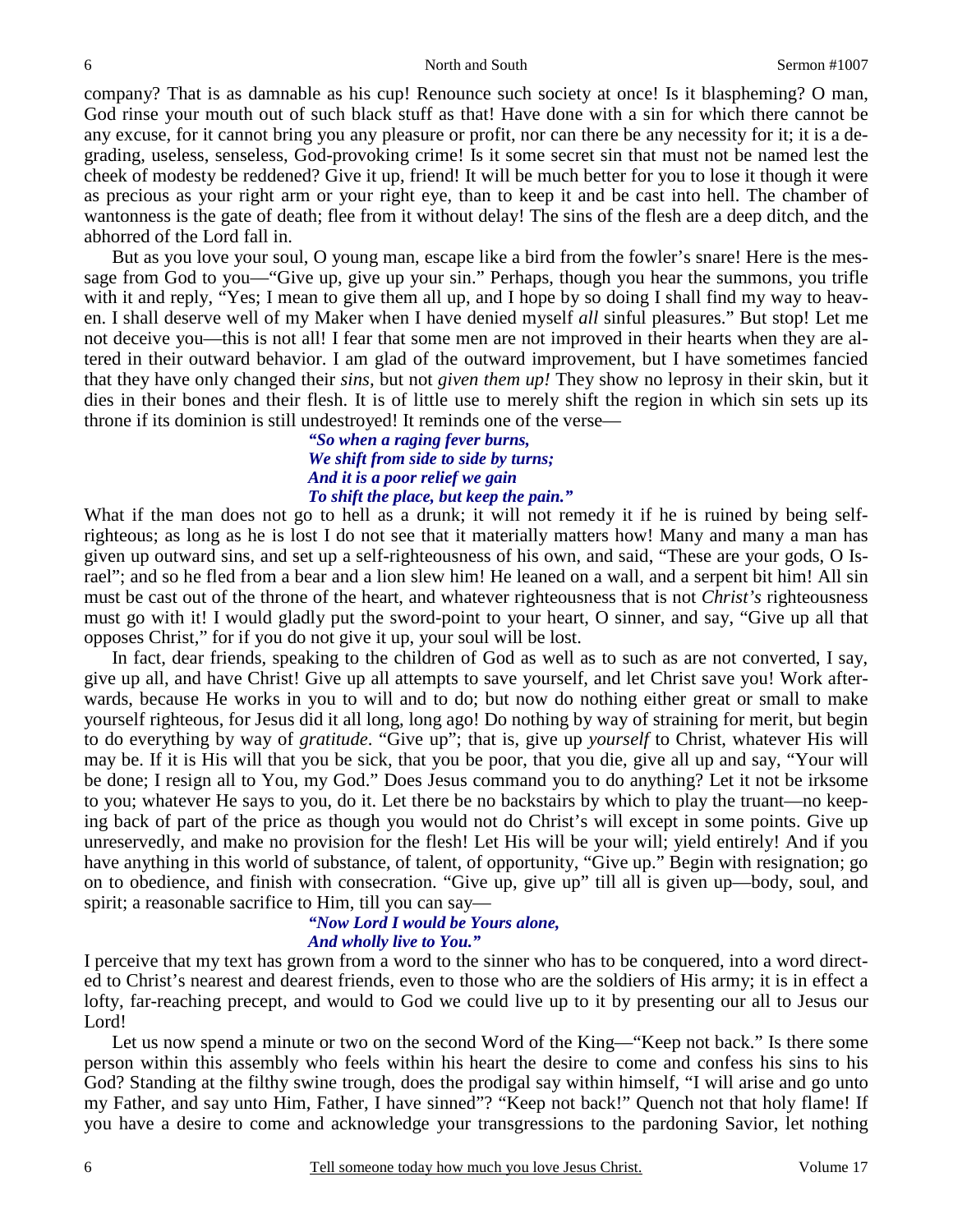#### Sermon #1007 North and South

keep you back: neither fear, nor shame, nor procrastination! Rest not till you have reached the bosom of your God, and acknowledged all your guilt before Him! A repulse need not be feared, nor even an upbraiding; a rich, free, loving welcome is sure. "Keep not back."

But is there another who has confessed his sin, but yet has found no peace? Do you see yonder Christ on the cross? "Yes," you say, "I know there is life in a look at Him, but *may I* look?" My Master's message to you is, "Keep not back! Keep not back," for whoever looks shall be made whole, and none are forbidden to look! Does the crowd around the Savior hinder you, you sick and dying soul? Be not baffled by difficulty, but persevere; press into the thickest of the throng, for if you do but touch the hem of His garment, you shall be made whole! "Keep not back! Keep not back!" You may believe in Jesus now! *May you?* No, you are *commanded* to do it! And you are *threatened* if you do not, which proves that you have permission and something more! It is written—"He who believes not shall be damned." O man, it is but another way of saying you have full permission to do it, for you are threatened if you do it not! Come, then; come now, right joyfully! "Keep not back." Confess your sins with repentance, and lay them on Christ by faith, and you shall be saved!

Dear brothers and sisters, many of you have come to Christ and have been saved, and to you the text says, "Keep not back," in another sense. Do not keep back from confessing Christ; if you have the love of Jesus Christ in your soul, confess it, tell it to others! Never be ashamed of your Lord and Master; come and unite with His Church and people. You owe it to the church; you owe it to the preacher who was the means of your conversion! You owe it especially to your Lord and Master that you "keep not back." I have heard of some who keep back because the Church is not perfect. And are *you* perfect I dare ask? Why, if the church were perfect, we could not endure *you* in it, my critical friend; I have no doubt whatever that you will find the Church quite as perfect as you are! There are others who keep aloof from the people of God because they feel they are not perfect themselves. My dear friend, if you were perfect, we would not want you because you would be the only perfect member among us—and having a very imperfect pastor, I do not know what we would do with you! We would find you such a speckled bird among us, that we should probably pray the Lord to take you home to heaven at once! I should like to have you *become* perfect, and the nearer perfection the better, but still, if you make no profession of faith till you are sinless, it will not be this side of the grave. No, confess Christ, for is it not written— "He who with his heart believes, and with his mouth makes confession of Him, shall he be saved"? Do not forget the confession of the mouth! "Keep not back"; and when you have done that, if there is any Christian quality that can be reached, do not despair of reaching it! "Keep not back," and if perfection, itself, is attainable, never be content till you get it.

If you are a child of God you never will be self-satisfied, you will be always crying, "Not as though I had already attained, either were already perfect: but I follow after, if that I may apprehend that for which also I am apprehended of Christ Jesus." O that you may never be content with yourself! Selfsatisfaction is the death of progress! You have come into the lowest seat at the feast, but Jesus says— "friend, come up higher." And when you get into a higher room, and enter into closer communion with Him, He will say to you, "friend, come up higher." Do not hesitate to climb higher in grace and fellowship! Let your prayer be, "Nearer to You, my God, nearer to You." Be insatiable in the longings of your soul—hunger and thirst after His righteousness; covet earnestly the best gifts; grow in grace, and in the knowledge of your Lord and Savior Jesus Christ. "Keep not back." There is no point in grace at which we are prohibited from aiming; we ought, none of us, to say, "I am all I can ever be." Oh, no, let us reach to the front ranks by God's grace, for He says, "Keep not back."

Let me add if there is a brother who could do more for Christ than he is doing, let him "keep not back." Could you preach? Well, there are plenty of places needing occasional ministers, and others that are quite destitute; I do not know a nobler occupation for a man who is in business in London than for him to be maintaining himself by his shop, or whatever else his calling may be, and going out to suburban villages on Sunday to preach! I often wonder why more persons do not imitate the example of some good brothers, whom I could name, who are in their business diligently, and who are also fervent in spirit in their Master's work. What reason can there be that for every little church there should be a pastor specially set apart for the work? It is a very desirable thing wherever there are enough Christian people to be able to support a minister, that there should be such. But I believe we very much hamper ourselves